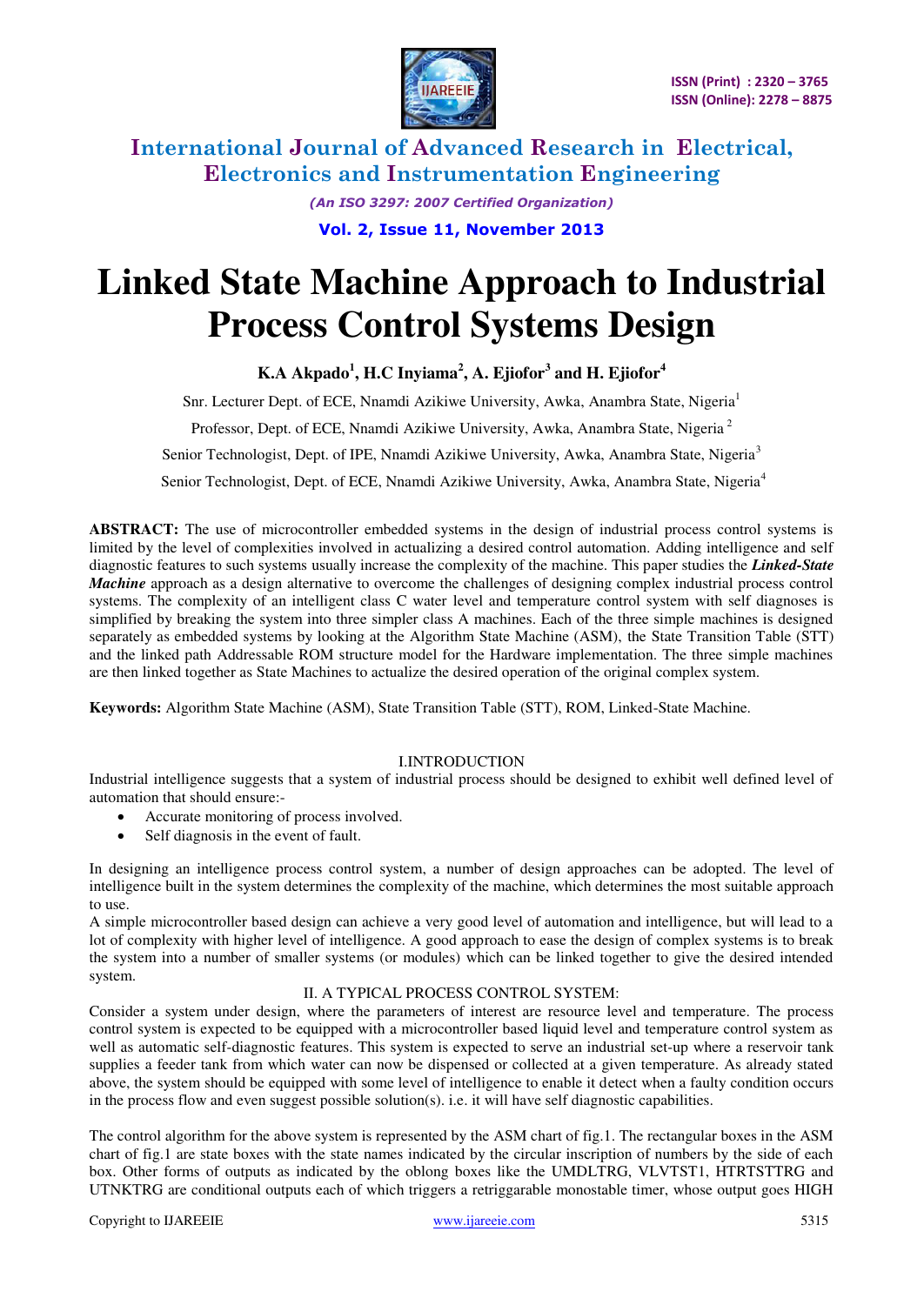

*(An ISO 3297: 2007 Certified Organization)* 

### **Vol. 2, Issue 11, November 2013**

for the desired time interval. In effect, the ASM chart of fig.1 has six state outputs namely UTNKEMPTY, HVALVE 1, VLV1FLT, HEATER and HVALVE 2. In addition to the outputs, it also has four conditional outputs namely: - UTNKTRG, UMDLTRG, VLV1TST and HTRTSTTRG. It is important to note at this point, that it is on these four conditional outputs that the intelligence and self diagnostic features of this control system is anchored.



Fig. 1: Automatic / Intelligent water level and Temperature process control system with self diagnostic features. Figure 1 shows the ASM chart of the process control system with the link paths between states clearly indicated. The state codes of the system are generated with the help of the state map as shown below in tables 1a and 1b.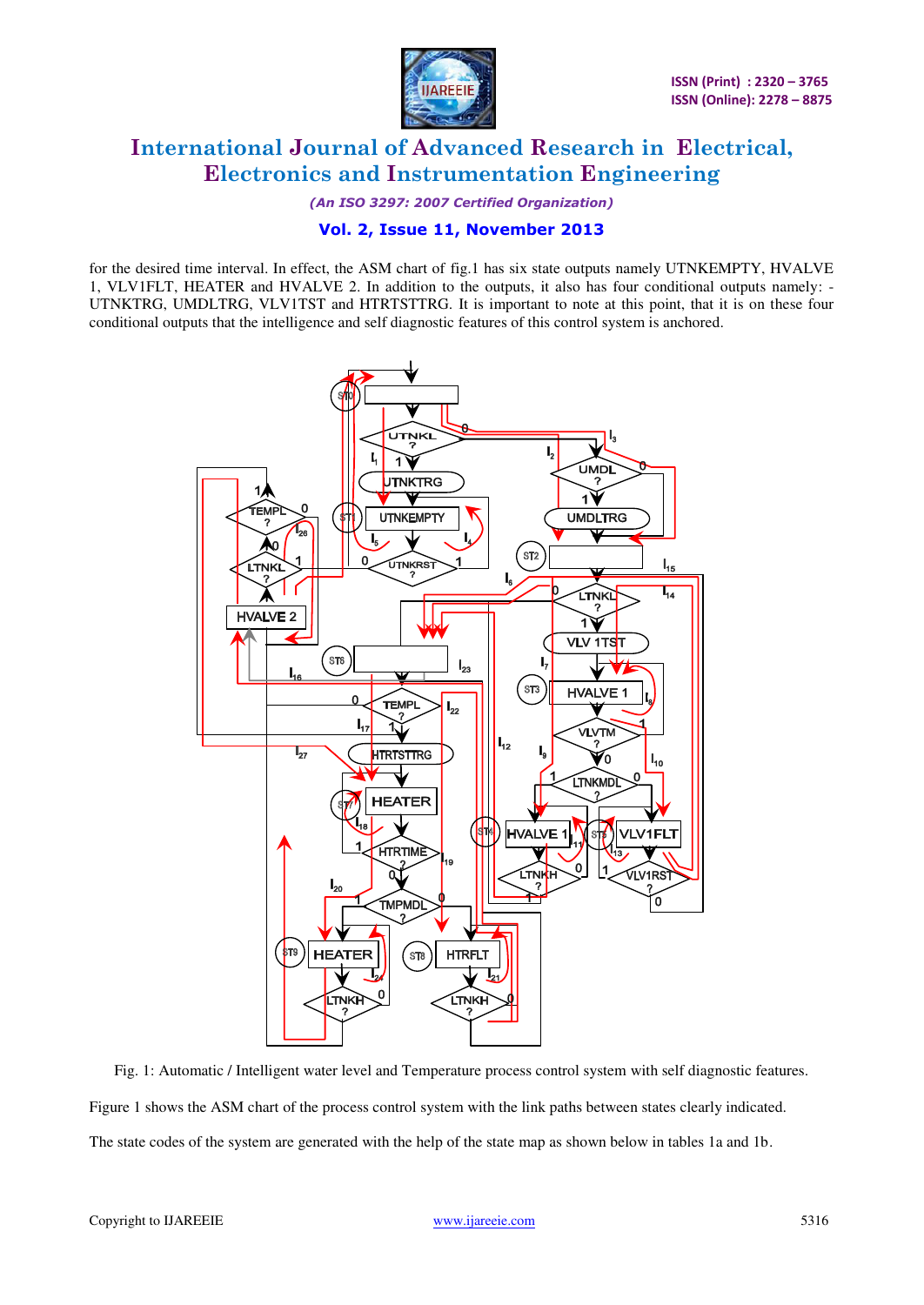

*(An ISO 3297: 2007 Certified Organization)* 

### **Vol. 2, Issue 11, November 2013**

| ST <sub>0</sub> | ST <sub>7</sub> | ST <sub>8</sub> | ∗ |
|-----------------|-----------------|-----------------|---|
| ST1             | ST <sub>6</sub> | ST <sub>9</sub> | ∗ |
| ST <sub>2</sub> | ST <sub>5</sub> | ST10            | * |
| ST <sub>3</sub> | ST <sub>4</sub> | ∗               | ∗ |

#### Table 1a: State Map

| <b>State Name</b> | <b>STATE CODE</b> |              |          |   |  |  |  |  |  |  |
|-------------------|-------------------|--------------|----------|---|--|--|--|--|--|--|
|                   | D                 | $\mathsf{C}$ | B        | A |  |  |  |  |  |  |
| ST <sub>0</sub>   | 0                 | $\theta$     | $\theta$ |   |  |  |  |  |  |  |
| ST <sub>1</sub>   | 0                 | 0            | 0        |   |  |  |  |  |  |  |
| ST <sub>2</sub>   | 0                 | $\Omega$     |          |   |  |  |  |  |  |  |
| ST <sub>3</sub>   | 0                 | $\Omega$     | 1        |   |  |  |  |  |  |  |
| ST <sub>4</sub>   | 0                 |              |          |   |  |  |  |  |  |  |
| ST <sub>5</sub>   | 0                 | 1            | 1        |   |  |  |  |  |  |  |
| ST <sub>6</sub>   | 0                 |              | 0        |   |  |  |  |  |  |  |
| ST7               | 0                 | 1            | 0        |   |  |  |  |  |  |  |
| ST <sub>8</sub>   | 1                 |              | 0        |   |  |  |  |  |  |  |
| ST <sub>9</sub>   |                   |              | 0        |   |  |  |  |  |  |  |
| ST10              |                   |              |          |   |  |  |  |  |  |  |

#### Table 1b:State Assignments

NOTE: With the help of the karnaugh map, the state map is obtained by inserting the state names serially in adjacent cells whose codes are chosen such that only one bit changes level as one progresses from one state of the control system to the other, as clearly represented in the resulting state assignment of Table 1b.

#### III.THE STATE TRANSITION TABLE FOR THE INTELLIGENT SYSTEM

As already stated, every ASM chart has an equivalent tabular representation known as state transition table (STT). The state transition table for the intelligent control system is presented in table 2. This is the tabular representation of the information contained in the ASM chart of fig 1. As usual, every data row under the table's column headings corresponds to a link path. In effect, just as 28 link paths fully describe the ASM chart, so also does the STT have 28 data rows, one row per link path.

The state transition table for the above system has eight main column as follows;-

- 1. The link path column featuring L1through L28.
- 2. The input qualifies column; UTNKL, UTNKRST, UMDL, LTNKL, VLVTM, LTNKMDL, VLV1RST, TEMPL, HTRTIME, TMPMDL, HTRRST, UTEMP.
- 3. The present state name featuring ST0 through ST10.
- 4. The present state code featuring DCBA=0000, 0001, 0011 e.t.c.
- 5. The NEXT state name featuring ST0 through ST10.
- 6. The NEXT state code featuring D`C`B`A`=0001, 0011, 0001, 0000 e.t.c.
- 7. The state outputs; UTNKEMPTY, HVLVE1, VLV1FLT, HEATER, HTRFLT, HVALVE 2.
- 8. The conditional outputs;- UTNKTRG, UMDLTRG, VLV1TST and HTRTSTTRG.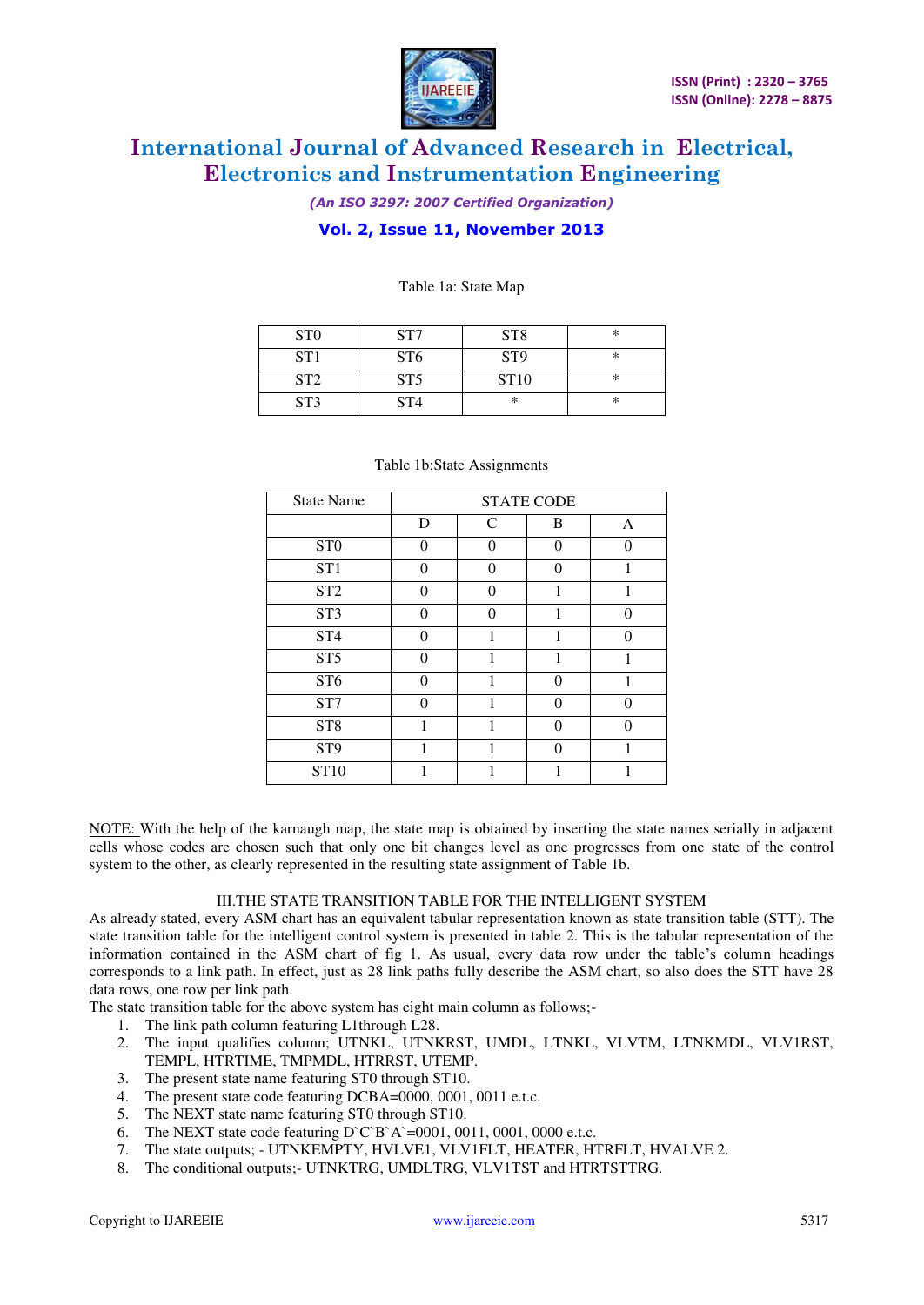

#### *(An ISO 3297: 2007 Certified Organization)*

### **Vol. 2, Issue 11, November 2013**

IV. FULLY EXPANDED STATE TRANSITION TABLE FOR THE INTELLIGENT SYSTEM

The STT of table 1 expectedly contains a number of dashes under the columns headed by the input qualifiers. These dashes normally imply two things:-

- 1. That the input qualifier above that column is not relevant for the transition being made in the link path where the dash appeared.
- 2. That the input qualifier heading above the dash may be at logic 0 without affecting the control process at that material time.

Irrespective of the above design implications, it is important to accommodate all the possible combinations of logic values that can present its self in the design, considering the fact that to program a ROM, one need to define all (address) inputs including qualifiers as either 0 or 1 and none as a dash**.** 

The state transition table (STT) of table 4.9 would be fully expanded when all the dashes on each row are given all possible combinations of logic values, leading to new rows in the STT, one for each combination of logic values for the dashes on that row. The implication here is that a total of 46080 rows would be required to fully expand the state transition table for the system

1e.

\n
$$
= (2^{10} \times 11) + (2^{11} \times 17)
$$
\n
$$
= (1024 \times 11) + (2048 \times 17)
$$
\n
$$
= 11264 + 34816
$$
\nNo of rows required = 46080

This is a very large number of rows to deal with manually and of course presents a very complex class C machine to design using this approach. Even when a software approach is used for generating the rows and obtaining the expanded STT, the complexity of the resulting machine will make it prone to possible and inevitable design errors as well as difficulty in maintainability.

#### V. LINKED STATE MACHINE APPROACH

It is possible to break the complex class C machine represented by the ASM chart of fig1 into simpler machines of class A category and then link the simple machines together to actualize the overall operation of the original complex machine. The machine can be separated into three simple machines as follows;-

- 1. The upper tank control system.
- 2. The lower tank control system.
- 3. The heater control system.

Each of these three simple machines can now be developed with each fully automated and intelligent enough to handle diagnostic features. The three can then be linked together to effect full operation of the complex machine earlier conceived.

#### VI.THE UPPER TANK CONTROL SYSTEM

The upper tank control system is designed to monitor the state of the upper tank that constantly supplies the lower distribution tank with resource whenever it is needed. It is therefore expected that the system should be able to monitor the state of the valve that controls its supply and report eventual fault conditions and also know when to supply resource to the lower tank. Control algorithm for the sub-system is represented by the ASM chart of fig2 with the link paths included.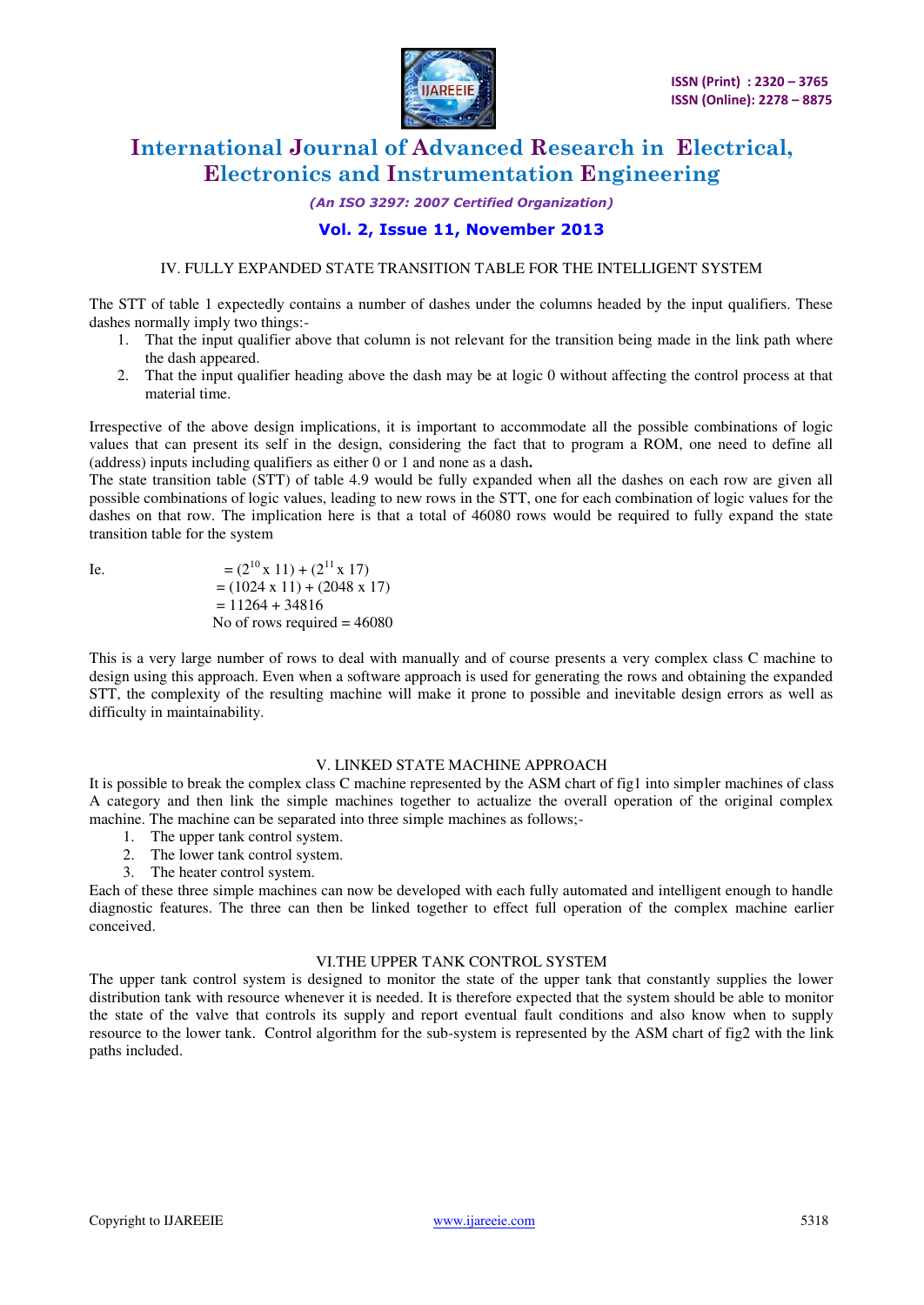

*(An ISO 3297: 2007 Certified Organization)*  **Vol. 2, Issue 11, November 2013** 



Fig.2: ASM Chart for the Upper Tank Control System

Figure 2 shows the ASM chart representation of the Upper Tank control unit as a sub-unit of the original complex system being designed.

VII. THE STATE TRANSITION TABLE FOR THE UPPER TANK CONTROL SYSTEM The state transition table for the upper tank control system, which is an equivalent tabular representation of the ASM chart of fig 2 is developed in table 2 with the necessary columns clearly stated.

| Table 2: State Transition Table for Upper Tank Control |  |  |
|--------------------------------------------------------|--|--|
|--------------------------------------------------------|--|--|

| <b>LINK</b><br><b>PATHS</b> | TRS<br>⋤<br>MTRFI<br>Ě<br>Ĕ<br>A<br>5<br>Σ | <b>PRESENT</b><br><b>STATE</b><br><b>NAME</b> | <b>PRESENT</b><br><b>STATE</b><br><b>CODE</b><br>C <sub>B</sub> A | <b>NEXT</b><br><b>STATE</b><br><b>NAME</b> | <b>NEXT</b><br><b>STATE</b><br><b>CODE</b><br>$C^I B^I A^I$ | <b>MTRFL</b><br><b>MTR</b><br>ENI<br>ENID<br>URE                  |
|-----------------------------|--------------------------------------------|-----------------------------------------------|-------------------------------------------------------------------|--------------------------------------------|-------------------------------------------------------------|-------------------------------------------------------------------|
| L1                          | 0                                          | ST <sub>0</sub>                               | 000                                                               | ST <sub>1</sub>                            | 001                                                         | $\bf{0}$ $\bf{0}$<br>$\mathbf{0}$<br>$\mathbf{0}$                 |
| L2                          |                                            | ST <sub>0</sub>                               | 000                                                               | ST <sub>2</sub>                            | 001                                                         | $\boldsymbol{0}$ $\boldsymbol{0}$<br>$\mathbf{0}$<br>$\mathbf{0}$ |
| L3                          | 0<br>$\sim$                                | ST 1                                          | 001                                                               | ST <sub>1</sub>                            | 0 <sub>1</sub><br>$\bf{0}$                                  | 0 <sub>0</sub><br>$\bf{0}$<br>$\bf{0}$                            |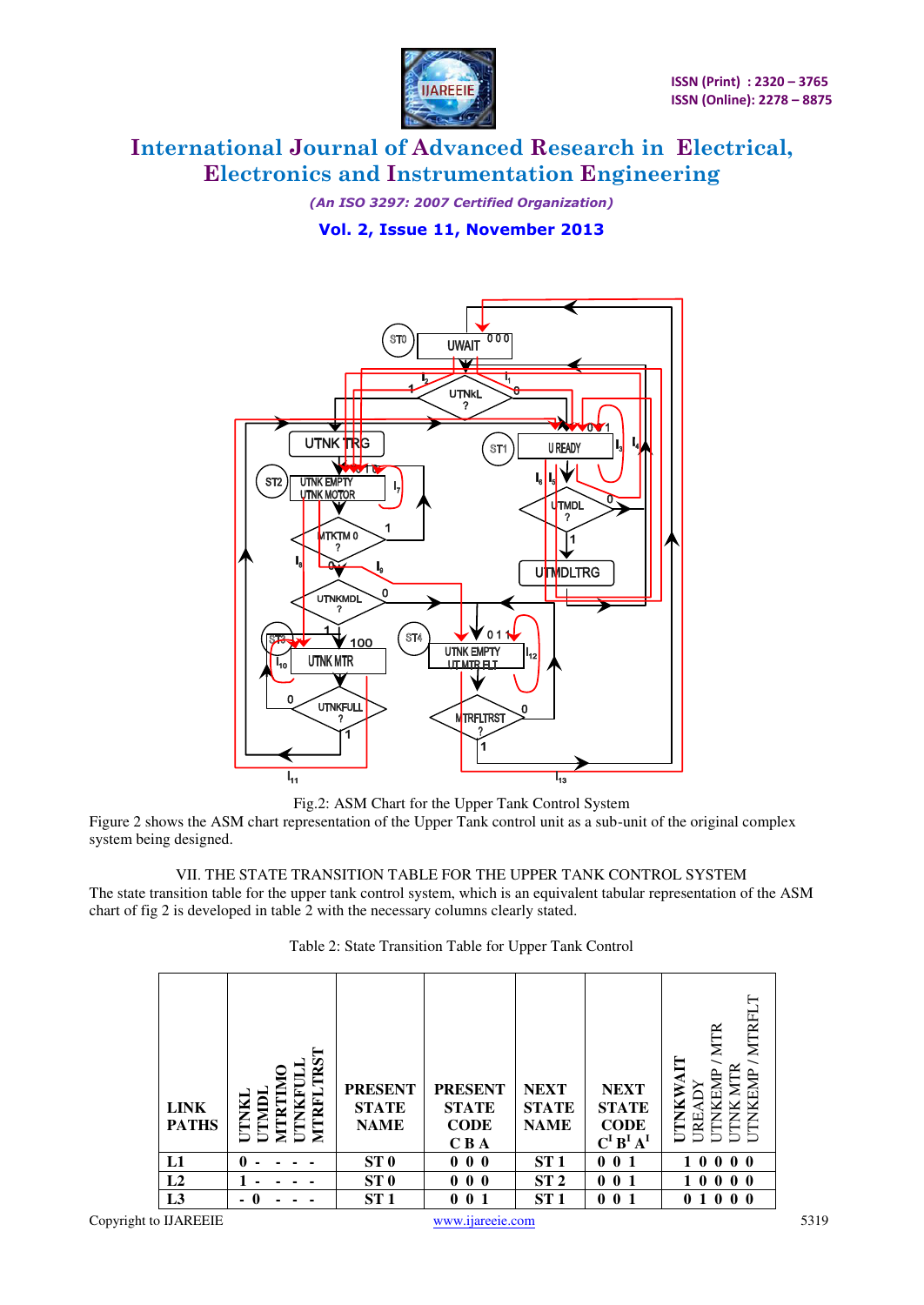

*(An ISO 3297: 2007 Certified Organization)* 

### **Vol. 2, Issue 11, November 2013**

| L4              | 10<br>٠                               | ST1             | $0 \t 0 \t 1$ | ST <sub>2</sub> | 011           | 01000 |
|-----------------|---------------------------------------|-----------------|---------------|-----------------|---------------|-------|
| L <sub>5</sub>  | - 1                                   | ST1             | 001           | ST1             | $0\;0\;1$     | 01000 |
| L <sub>6</sub>  | ٠                                     | ST1             | 001           | ST <sub>2</sub> | 011           | 01000 |
| L7              | $\sim$                                | ST <sub>2</sub> | 011           | ST <sub>2</sub> | 011           | 00100 |
| L <sub>8</sub>  | $\mathbf{0}$<br>$\blacksquare$<br>- - | ST <sub>2</sub> | 011           | ST3             | 010           | 00100 |
| L <sub>9</sub>  | - 0<br>$\mathbf 0$<br>۰               | ST3             | 010           | ST <sub>4</sub> | 110           | 00100 |
| L10             | -0<br>$\sim$<br>٠                     | ST3             | 010           | ST3             | 010           | 00010 |
| L <sub>11</sub> |                                       | ST3             | 010           | ST <sub>1</sub> | $0 \t 0 \t 1$ | 00010 |
| L12             | ۰                                     | ST <sub>4</sub> | 110           | ST <sub>4</sub> | 110           | 00001 |
| L13             |                                       | ST <sub>4</sub> | 110           | ST <sub>0</sub> | 000           | 00001 |

VIII. EXPANDED STATE TRANSITION TABLE FOR THE UPPER TANK CONTROL: As usual, for a ROM based design approach, the above STT for the Upper tank Control, should be expanded to accommodate all the possible states of the system based on the outputs of the input qualifiers. Table 3 shows the expanded STT for the upper tank control up to link-path **L5**.

Table3: Expanded STT for the Upper Tank Control System.

| <b>LINK PATHS</b> | Location<br><b>Address</b><br>(Hex) | <b>JTNKEMP/MTRFI</b><br><b>JTNKEMP/MTR</b><br>MTRFLTRST<br><b>TINKWAIT</b><br><b>JINKFULL</b><br><b>JTNK MTR</b><br>MTRTIMO<br>JREADY<br>JUNIL<br>JTNKI<br>$\cup$<br>≃<br>≃<br>⋖C<br>€                                                                                                 | Location<br><b>Content</b><br>(Hex) |
|-------------------|-------------------------------------|----------------------------------------------------------------------------------------------------------------------------------------------------------------------------------------------------------------------------------------------------------------------------------------|-------------------------------------|
| $\overline{L1}$   | 00                                  | $\boldsymbol{0}$<br>$\mathbf{0}$<br>$\boldsymbol{0}$<br>$\boldsymbol{0}$<br>$\mathbf{0}$<br>$\mathbf{0}$<br>$\mathbf{0}$<br>$\mathbf{0}$<br>1<br>1<br>$\mathbf{0}$<br>$\mathbf{0}$<br>$\overline{0}$<br>$\theta$<br>$\theta$<br>$\theta$                                               | 30                                  |
|                   | 08                                  | $\overline{0}$<br>$\theta$<br>1<br>$\overline{0}$<br>$\overline{0}$<br>$\theta$<br>$\boldsymbol{0}$<br>$\overline{0}$<br>$\overline{0}$<br>$\overline{0}$<br>$\overline{0}$<br>$\overline{0}$<br>$\theta$<br>$\theta$<br>1<br>1                                                        | 30                                  |
|                   | 10                                  | $\boldsymbol{0}$<br>1<br>$\boldsymbol{0}$<br>$\boldsymbol{0}$<br>1<br>$\boldsymbol{0}$<br>$\boldsymbol{0}$<br>$\boldsymbol{0}$<br>$\boldsymbol{0}$<br>$\theta$<br>$\boldsymbol{0}$<br>1<br>$\boldsymbol{0}$<br>$\boldsymbol{0}$<br>$\boldsymbol{0}$<br>$\boldsymbol{0}$                | 30                                  |
|                   | 18                                  | 1<br>$\mathbf{1}$<br>$\mathbf{0}$<br>$\mathbf{1}$<br>$\overline{0}$<br>1<br>$\mathbf{0}$<br>$\boldsymbol{0}$<br>$\boldsymbol{0}$<br>$\mathbf{0}$<br>$\mathbf{0}$<br>$\mathbf{0}$<br>$\mathbf{0}$<br>$\mathbf{0}$<br>$\mathbf{0}$<br>$\overline{0}$                                     | 30                                  |
|                   | 20                                  | $\mathbf{0}$<br>$\overline{0}$<br>$\boldsymbol{0}$<br>$\overline{0}$<br>$\overline{0}$<br>$\theta$<br>1<br>1<br>$\overline{0}$<br>$\overline{0}$<br>$\boldsymbol{0}$<br>$\overline{0}$<br>$\overline{0}$<br>1<br>$\overline{0}$<br>$\theta$                                            | 30                                  |
|                   | 28                                  | $\mathbf{0}$<br>$\boldsymbol{0}$<br>$\boldsymbol{0}$<br>$\mathbf{0}$<br>1<br>1<br>$\boldsymbol{0}$<br>$\boldsymbol{0}$<br>$\mathbf{0}$<br>$\overline{0}$<br>1<br>1<br>$\boldsymbol{0}$<br>$\theta$<br>$\boldsymbol{0}$<br>$\boldsymbol{0}$                                             | 30                                  |
|                   | 30                                  | $\mathbf{1}$<br>$\mathbf{1}$<br>$\mathbf{0}$<br>$\mathbf{0}$<br>$\boldsymbol{0}$<br>$\mathbf{0}$<br>1<br>$\boldsymbol{0}$<br>$\mathbf{0}$<br>$\boldsymbol{0}$<br>$\mathbf{0}$<br>1<br>$\boldsymbol{0}$<br>$\theta$<br>$\overline{0}$<br>$\overline{0}$                                 | 30                                  |
|                   | 38                                  | $\mathbf{1}$<br>$\overline{0}$<br>1<br>$\mathbf{0}$<br>$\mathbf{0}$<br>$\boldsymbol{0}$<br>$\mathbf{0}$<br>$\mathbf{0}$<br>1<br>$\mathbf{0}$<br>$\mathbf{0}$<br>$\boldsymbol{0}$<br>$\mathbf{0}$<br>$\overline{0}$<br>$\overline{0}$<br>$\theta$                                       | 30                                  |
|                   | 40                                  | $\mathbf{1}$<br>1<br>1<br>$\mathbf{0}$<br>$\mathbf{0}$<br>$\boldsymbol{0}$<br>$\boldsymbol{0}$<br>$\mathbf{0}$<br>$\boldsymbol{0}$<br>1<br>$\mathbf{0}$<br>$\mathbf{0}$<br>$\boldsymbol{0}$<br>$\mathbf{0}$<br>$\overline{0}$<br>$\overline{0}$                                        | 30                                  |
|                   | 48                                  | $\mathbf{1}$<br>$\overline{0}$<br>1<br>$\mathbf{1}$<br>$\boldsymbol{0}$<br>1<br>$\mathbf{0}$<br>$\overline{0}$<br>$\mathbf{0}$<br>$\mathbf{0}$<br>$\mathbf{0}$<br>$\boldsymbol{0}$<br>$\mathbf{0}$<br>$\boldsymbol{0}$<br>$\mathbf{0}$<br>$\overline{0}$                               | 30                                  |
|                   | 50                                  | $\mathbf{1}$<br>$\boldsymbol{0}$<br>$\boldsymbol{0}$<br>$\boldsymbol{0}$<br>$\boldsymbol{0}$<br>$\mathbf{0}$<br>1<br>1<br>$\mathbf{0}$<br>$\boldsymbol{0}$<br>$\mathbf{0}$<br>$\overline{0}$<br>1<br>$\boldsymbol{0}$<br>$\boldsymbol{0}$<br>$\boldsymbol{0}$                          | 30                                  |
|                   | 58                                  | 1<br>1<br>$\overline{0}$<br>1<br>$\mathbf{1}$<br>$\boldsymbol{0}$<br>1<br>$\boldsymbol{0}$<br>$\theta$<br>$\theta$<br>$\boldsymbol{0}$<br>$\overline{0}$<br>$\overline{0}$<br>$\boldsymbol{0}$<br>$\boldsymbol{0}$<br>$\overline{0}$                                                   | 30                                  |
|                   | 60                                  | $\overline{0}$<br>$\overline{0}$<br>$\overline{0}$<br>1<br>$\overline{0}$<br>1<br>1<br>$\mathbf{0}$<br>$\mathbf{0}$<br>$\mathbf{0}$<br>$\mathbf{0}$<br>$\mathbf{1}$<br>$\mathbf{0}$<br>$\boldsymbol{0}$<br>$\boldsymbol{0}$<br>$\boldsymbol{0}$                                        | 30                                  |
|                   | 68                                  | 1<br>$\mathbf{0}$<br>1<br>$\mathbf{0}$<br>$\mathbf{0}$<br>$\boldsymbol{0}$<br>$\boldsymbol{0}$<br>1<br>1<br>$\boldsymbol{0}$<br>$\boldsymbol{0}$<br>$\boldsymbol{0}$<br>$\overline{0}$<br>1<br>$\overline{0}$<br>$\overline{0}$                                                        | 30                                  |
|                   | 70                                  | $\mathbf{1}$<br>1<br>$\overline{0}$<br>1<br>$\boldsymbol{0}$<br>1<br>$\overline{0}$<br>$\boldsymbol{0}$<br>$\theta$<br>$\boldsymbol{0}$<br>1<br>$\overline{0}$<br>$\mathbf{0}$<br>$\overline{0}$<br>$\overline{0}$<br>$\theta$                                                         | 30                                  |
|                   | 78                                  | $\mathbf{1}$<br>1<br>$\overline{0}$<br>$\overline{0}$<br>1<br>$\overline{0}$<br>$\overline{0}$<br>$\overline{0}$<br>1<br>1<br>$\mathbf{0}$<br>$\mathbf{0}$<br>$\boldsymbol{0}$<br>1<br>$\boldsymbol{0}$<br>$\overline{0}$                                                              | 30                                  |
|                   |                                     |                                                                                                                                                                                                                                                                                        |                                     |
| L2                | 80                                  | 1<br>$\mathbf{1}$<br>$\mathbf{1}$<br>$\boldsymbol{0}$<br>$\mathbf{0}$<br>$\boldsymbol{0}$<br>$\mathbf{0}$<br>$\mathbf{0}$<br>$\boldsymbol{0}$<br>$\boldsymbol{0}$<br>$\mathbf{0}$<br>$\mathbf{1}$<br>$\mathbf{0}$<br>$\boldsymbol{0}$<br>$\boldsymbol{0}$<br>$\boldsymbol{0}$          | 70                                  |
|                   | 88                                  | $\boldsymbol{0}$<br>$\mathbf{0}$<br>1<br>$\mathbf{0}$<br>$\boldsymbol{0}$<br>$\mathbf{0}$<br>$\mathbf{1}$<br>1<br>1<br>$\boldsymbol{0}$<br>$\boldsymbol{0}$<br>$\boldsymbol{0}$<br>$\mathbf{0}$<br>1<br>$\boldsymbol{0}$<br>$\overline{0}$                                             | 70                                  |
|                   | 90                                  | $\boldsymbol{0}$<br>1<br>$\boldsymbol{0}$<br>1<br>$\boldsymbol{0}$<br>1<br>$\boldsymbol{0}$<br>$\boldsymbol{0}$<br>$\boldsymbol{0}$<br>$\overline{0}$<br>$\overline{0}$<br>1<br>1<br>$\boldsymbol{0}$<br>$\overline{0}$<br>$\boldsymbol{0}$                                            | 70                                  |
|                   | 98                                  | $\overline{1}$<br>$\overline{0}$<br>$\overline{1}$<br>$\overline{0}$<br>$\overline{0}$<br>$\mathbf{1}$<br>$\mathbf{1}$<br>$\overline{1}$<br>$\overline{0}$<br>$\overline{0}$<br>$\overline{0}$<br>$\mathbf{1}$<br>$\overline{0}$<br>$\overline{0}$<br>$\overline{0}$<br>$\overline{0}$ | 70                                  |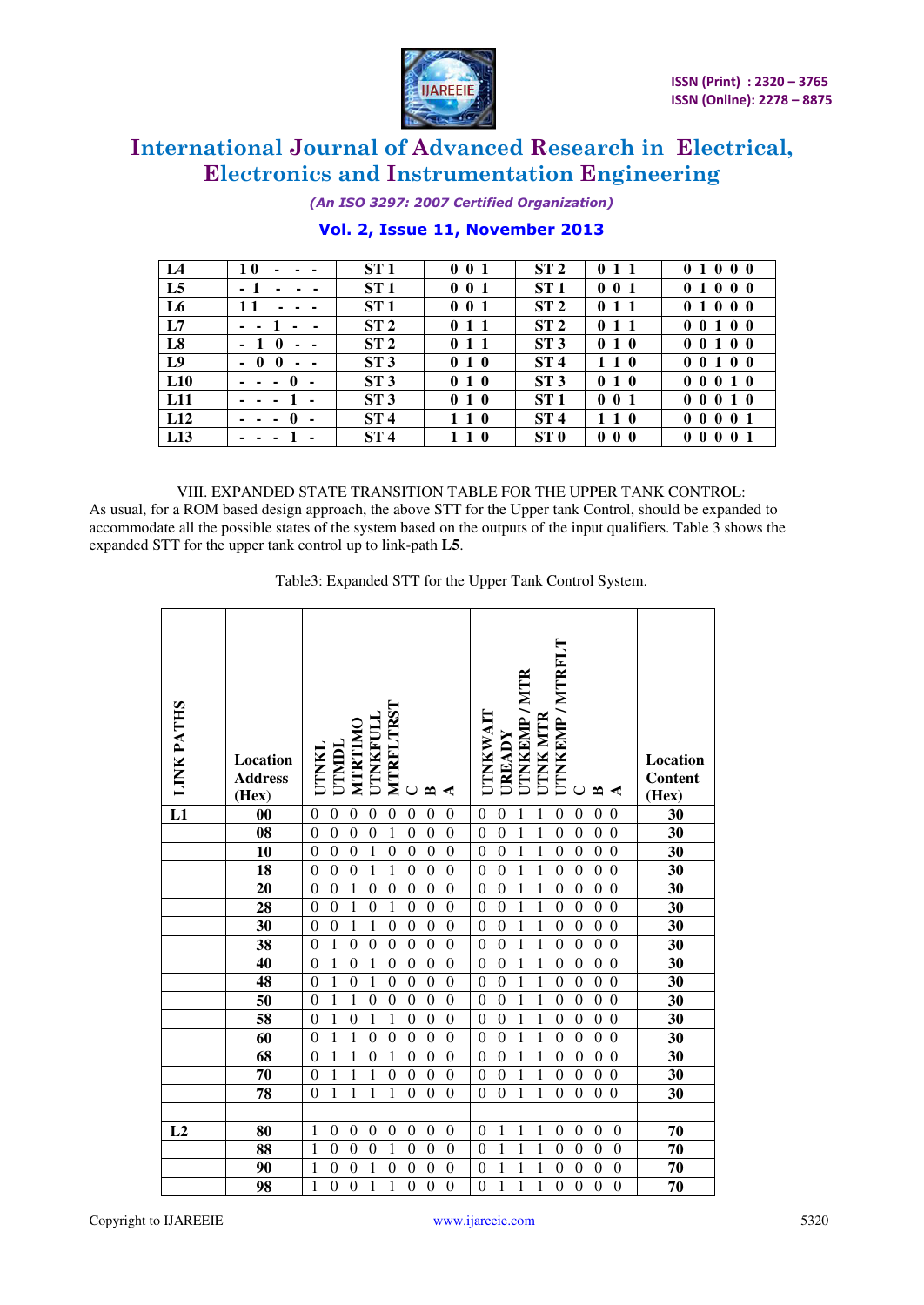

*(An ISO 3297: 2007 Certified Organization)* 

### **Vol. 2, Issue 11, November 2013**

|                | A0                    | 1<br>$\boldsymbol{0}$<br>1<br>0<br>$\boldsymbol{0}$<br>$\boldsymbol{0}$<br>$\boldsymbol{0}$<br>$\boldsymbol{0}$<br>0<br>1<br>1<br>1<br>0<br>$\boldsymbol{0}$                                                                    | $\boldsymbol{0}$<br>$\boldsymbol{0}$ | 70 |
|----------------|-----------------------|---------------------------------------------------------------------------------------------------------------------------------------------------------------------------------------------------------------------------------|--------------------------------------|----|
|                | A8                    | 1<br>0<br>1<br>0<br>0<br>0<br>0<br>0<br>1<br>1<br>1<br>0<br>$\boldsymbol{0}$<br>1                                                                                                                                               | $\boldsymbol{0}$<br>0                | 70 |
|                | <b>B</b> <sub>0</sub> | 1<br>0<br>1<br>1<br>$\boldsymbol{0}$<br>$\boldsymbol{0}$<br>$\boldsymbol{0}$<br>$\boldsymbol{0}$<br>0<br>1<br>1<br>1<br>0<br>$\boldsymbol{0}$                                                                                   | $\boldsymbol{0}$<br>$\boldsymbol{0}$ | 70 |
|                | <b>B8</b>             | 1<br>0<br>1<br>1<br>1<br>$\boldsymbol{0}$<br>0<br>$\boldsymbol{0}$<br>0<br>1<br>1<br>1<br>0<br>$\boldsymbol{0}$                                                                                                                 | $\boldsymbol{0}$<br>0                | 70 |
|                | C <sub>0</sub>        | 1<br>1<br>$\boldsymbol{0}$<br>$\boldsymbol{0}$<br>$\boldsymbol{0}$<br>$\boldsymbol{0}$<br>$\boldsymbol{0}$<br>$\boldsymbol{0}$<br>0<br>1<br>1<br>1<br>0<br>$\boldsymbol{0}$                                                     | $\boldsymbol{0}$<br>0                | 70 |
|                | C8                    | 1<br>1<br>$\boldsymbol{0}$<br>$\boldsymbol{0}$<br>$\boldsymbol{0}$<br>0<br>$\boldsymbol{0}$<br>0<br>1<br>1<br>1<br>0<br>$\boldsymbol{0}$<br>1                                                                                   | $\boldsymbol{0}$<br>0                | 70 |
|                | D <sub>0</sub>        | 1<br>1<br>$\boldsymbol{0}$<br>1<br>$\boldsymbol{0}$<br>$\boldsymbol{0}$<br>$\boldsymbol{0}$<br>$\boldsymbol{0}$<br>0<br>1<br>1<br>1<br>0<br>$\boldsymbol{0}$                                                                    | $\boldsymbol{0}$<br>0                | 70 |
|                | D <sub>8</sub>        | 1<br>1<br>$\boldsymbol{0}$<br>1<br>1<br>$\boldsymbol{0}$<br>0<br>$\boldsymbol{0}$<br>0<br>1<br>1<br>1<br>0<br>$\boldsymbol{0}$                                                                                                  | $\boldsymbol{0}$<br>0                | 70 |
|                | E <sub>0</sub>        | 1<br>1<br>1<br>0<br>$\boldsymbol{0}$<br>$\boldsymbol{0}$<br>$\boldsymbol{0}$<br>$\boldsymbol{0}$<br>0<br>1<br>1<br>1<br>0<br>$\boldsymbol{0}$                                                                                   | $\boldsymbol{0}$<br>$\boldsymbol{0}$ | 70 |
|                | E8                    | 1<br>1<br>1<br>0<br>1<br>$\boldsymbol{0}$<br>0<br>$\boldsymbol{0}$<br>0<br>1<br>1<br>1<br>0<br>$\boldsymbol{0}$                                                                                                                 | $\boldsymbol{0}$<br>0                | 70 |
|                | F <sub>0</sub>        | 1<br>1<br>1<br>1<br>$\boldsymbol{0}$<br>$\boldsymbol{0}$<br>$\boldsymbol{0}$<br>$\boldsymbol{0}$<br>0<br>1<br>1<br>1<br>0<br>$\boldsymbol{0}$                                                                                   | $\boldsymbol{0}$<br>0                | 70 |
|                | F8                    | 1<br>1<br>1<br>$\overline{0}$<br>1<br>1<br>1<br>$\boldsymbol{0}$<br>0<br>0<br>0<br>1<br>1<br>$\boldsymbol{0}$                                                                                                                   | $\boldsymbol{0}$<br>0                | 70 |
|                |                       |                                                                                                                                                                                                                                 |                                      |    |
| L <sub>3</sub> | 01                    | $\boldsymbol{0}$<br>$\boldsymbol{0}$<br>$\boldsymbol{0}$<br>$\overline{0}$<br>$\boldsymbol{0}$<br>$\boldsymbol{0}$<br>$\boldsymbol{0}$<br>1<br>0<br>$\boldsymbol{0}$<br>1<br>$\boldsymbol{0}$<br>1<br>$\boldsymbol{0}$          | $\boldsymbol{0}$<br>$\boldsymbol{0}$ | 28 |
|                | 09                    | $\boldsymbol{0}$<br>$\boldsymbol{0}$<br>$\theta$<br>$\boldsymbol{0}$<br>1<br>$\boldsymbol{0}$<br>0<br>1<br>0<br>$\boldsymbol{0}$<br>1<br>$\boldsymbol{0}$<br>1<br>$\boldsymbol{0}$                                              | $\overline{0}$<br>0                  | 28 |
|                |                       | $\boldsymbol{0}$<br>0<br>$\boldsymbol{0}$<br>$\boldsymbol{0}$<br>$\boldsymbol{0}$<br>$\boldsymbol{0}$<br>0<br>0<br>1<br>$\boldsymbol{0}$<br>$\boldsymbol{0}$                                                                    | 0                                    |    |
|                | 11                    | 1<br>1<br>1                                                                                                                                                                                                                     | 0                                    | 28 |
|                | 19                    | $\boldsymbol{0}$<br>0<br>$\boldsymbol{0}$<br>1<br>1<br>$\boldsymbol{0}$<br>0<br>0<br>0<br>1<br>$\boldsymbol{0}$<br>1<br>$\boldsymbol{0}$<br>1                                                                                   | $\overline{0}$<br>0                  | 28 |
|                | 21                    | $\boldsymbol{0}$<br>0<br>1<br>0<br>$\boldsymbol{0}$<br>$\boldsymbol{0}$<br>0<br>1<br>0<br>0<br>1<br>$\boldsymbol{0}$<br>1<br>$\boldsymbol{0}$                                                                                   | 0<br>0                               | 28 |
|                | 29                    | $\boldsymbol{0}$<br>0<br>1<br>0<br>1<br>$\boldsymbol{0}$<br>0<br>0<br>0<br>1<br>$\boldsymbol{0}$<br>1<br>$\boldsymbol{0}$<br>1                                                                                                  | 0<br>0                               | 28 |
|                | 31                    | $\boldsymbol{0}$<br>0<br>1<br>1<br>$\boldsymbol{0}$<br>$\boldsymbol{0}$<br>0<br>0<br>0<br>1<br>$\boldsymbol{0}$<br>1<br>$\boldsymbol{0}$<br>1                                                                                   | 0<br>0                               | 28 |
|                | 39                    | $\boldsymbol{0}$<br>0<br>1<br>1<br>1<br>$\boldsymbol{0}$<br>0<br>0<br>0<br>1<br>$\boldsymbol{0}$<br>1<br>$\boldsymbol{0}$<br>1                                                                                                  | 0<br>$\boldsymbol{0}$                | 28 |
|                | 81                    | 1<br>0<br>$\boldsymbol{0}$<br>$\boldsymbol{0}$<br>$\boldsymbol{0}$<br>$\boldsymbol{0}$<br>$\boldsymbol{0}$<br>0<br>0<br>1<br>$\boldsymbol{0}$<br>1<br>$\boldsymbol{0}$<br>1                                                     | 0<br>0                               | 28 |
|                | 89                    | 1<br>0<br>$\boldsymbol{0}$<br>$\boldsymbol{0}$<br>1<br>$\boldsymbol{0}$<br>0<br>0<br>0<br>1<br>$\boldsymbol{0}$<br>1<br>$\boldsymbol{0}$<br>1                                                                                   | 0<br>0                               | 28 |
|                | 91                    | 1<br>0<br>$\boldsymbol{0}$<br>1<br>$\boldsymbol{0}$<br>$\boldsymbol{0}$<br>0<br>0<br>0<br>1<br>$\boldsymbol{0}$<br>1<br>$\boldsymbol{0}$<br>1                                                                                   | 0<br>0                               | 28 |
|                | 99                    | 1<br>0<br>$\boldsymbol{0}$<br>1<br>1<br>$\boldsymbol{0}$<br>0<br>0<br>0<br>1<br>0<br>1<br>$\mathbf{0}$<br>1                                                                                                                     | 0<br>0                               | 28 |
|                | $\mathbf{A1}$         | 1<br>0<br>1<br>0<br>$\boldsymbol{0}$<br>$\boldsymbol{0}$<br>0<br>0<br>0<br>1<br>0<br>1<br>$\boldsymbol{0}$<br>1                                                                                                                 | 0<br>0                               | 28 |
|                | A9                    | 1<br>0<br>1<br>$\boldsymbol{0}$<br>1<br>$\boldsymbol{0}$<br>0<br>0<br>0<br>1<br>0<br>1<br>$\boldsymbol{0}$<br>1                                                                                                                 | 0<br>0                               | 28 |
|                | <b>B1</b>             | 1<br>0<br>1<br>1<br>$\boldsymbol{0}$<br>$\boldsymbol{0}$<br>0<br>1<br>0<br>0<br>1<br>0<br>1<br>$\boldsymbol{0}$                                                                                                                 | 0<br>0                               | 28 |
|                | B9                    | $\overline{0}$<br>1<br>1<br>1<br>$\boldsymbol{0}$<br>1<br>$\overline{0}$<br>1<br>$\boldsymbol{0}$<br>1<br>0<br>1<br>0<br>0                                                                                                      | 0<br>0                               | 28 |
|                |                       |                                                                                                                                                                                                                                 |                                      |    |
| L <sub>4</sub> | 81                    | 1<br>$\boldsymbol{0}$<br>$\boldsymbol{0}$<br>$\overline{0}$<br>$\boldsymbol{0}$<br>$\boldsymbol{0}$<br>1<br>1<br>$\boldsymbol{0}$<br>1<br>0<br>1<br>$\boldsymbol{0}$<br>0                                                       | $\bf{0}$<br>$\bf{0}$                 | 68 |
|                | 89                    | 1<br>1<br>$\boldsymbol{0}$<br>$\boldsymbol{0}$<br>$\boldsymbol{0}$<br>1<br>$\boldsymbol{0}$<br>$\boldsymbol{0}$<br>1<br>$\boldsymbol{0}$<br>1<br>$\boldsymbol{0}$<br>1<br>$\boldsymbol{0}$                                      | $\boldsymbol{0}$<br>0                | 68 |
|                | 91                    | 1<br>0<br>$\boldsymbol{0}$<br>1<br>$\boldsymbol{0}$<br>$\boldsymbol{0}$<br>0<br>$\boldsymbol{0}$<br>1<br>1<br>$\boldsymbol{0}$<br>1<br>$\boldsymbol{0}$<br>1                                                                    | $\boldsymbol{0}$<br>$\boldsymbol{0}$ | 68 |
|                | 99                    | 1<br>0<br>$\boldsymbol{0}$<br>1<br>1<br>$\boldsymbol{0}$<br>0<br>0<br>1<br>1<br>$\boldsymbol{0}$<br>1<br>$\boldsymbol{0}$<br>1                                                                                                  | $\boldsymbol{0}$<br>0                | 68 |
|                | $\mathbf{A1}$         | 1<br>0<br>1<br>$\boldsymbol{0}$<br>$\boldsymbol{0}$<br>$\boldsymbol{0}$<br>$\boldsymbol{0}$<br>1<br>0<br>1<br>1<br>$\boldsymbol{0}$<br>1<br>$\boldsymbol{0}$                                                                    | $\boldsymbol{0}$<br>0                | 68 |
|                | A9                    | 1<br>$\boldsymbol{0}$<br>1<br>$\boldsymbol{0}$<br>1<br>$\boldsymbol{0}$<br>0<br>0<br>1<br>1<br>$\boldsymbol{0}$<br>1<br>0<br>1                                                                                                  | $\boldsymbol{0}$<br>0                | 68 |
|                | <b>B1</b>             | $\overline{0}$<br>1<br>1<br>0<br>$\overline{0}$<br>1<br>1<br>1<br>0<br>1<br>0<br>1<br>$\boldsymbol{0}$<br>0                                                                                                                     | $\boldsymbol{0}$<br>$\boldsymbol{0}$ | 68 |
|                | B9                    | 1<br>$\boldsymbol{0}$<br>1<br>1<br>1<br>0<br>$\boldsymbol{0}$<br>1<br>$\boldsymbol{0}$<br>1<br>1<br>$\boldsymbol{0}$<br>1<br>$\boldsymbol{0}$                                                                                   | $\boldsymbol{0}$<br>$\boldsymbol{0}$ | 68 |
|                |                       |                                                                                                                                                                                                                                 |                                      |    |
| L5             | 41                    | $\boldsymbol{0}$<br>1<br>$\boldsymbol{0}$<br>$\overline{0}$<br>$\boldsymbol{0}$<br>$\boldsymbol{0}$<br>$\boldsymbol{0}$<br>1<br>$\boldsymbol{0}$<br>$\boldsymbol{0}$<br>1<br>$\boldsymbol{0}$<br>1<br>$\boldsymbol{0}$          | $\boldsymbol{0}$<br>$\boldsymbol{0}$ | 28 |
|                | 49                    | $\mathbf{1}$<br>$\boldsymbol{0}$<br>$\boldsymbol{0}$<br>$\boldsymbol{0}$<br>$\mathbf{1}$<br>$\boldsymbol{0}$<br>$\boldsymbol{0}$<br>1<br>1<br>$\boldsymbol{0}$<br>$\boldsymbol{0}$<br>1<br>$\boldsymbol{0}$<br>$\boldsymbol{0}$ | $\boldsymbol{0}$<br>$\boldsymbol{0}$ | 28 |
|                | 51                    | $\boldsymbol{0}$<br>$\mathbf{1}$<br>$\boldsymbol{0}$<br>1<br>$\boldsymbol{0}$<br>1<br>$\boldsymbol{0}$<br>$\boldsymbol{0}$<br>1<br>$\boldsymbol{0}$<br>$\boldsymbol{0}$<br>$\mathbf{1}$<br>$\boldsymbol{0}$<br>$\boldsymbol{0}$ | $\boldsymbol{0}$<br>$\boldsymbol{0}$ | 28 |
|                | 59                    | 1<br>$\boldsymbol{0}$<br>$\boldsymbol{0}$<br>$\boldsymbol{0}$<br>$\mathbf{1}$<br>$\boldsymbol{0}$<br>1<br>$\boldsymbol{0}$<br>1<br>1<br>$\boldsymbol{0}$<br>$\boldsymbol{0}$<br>1<br>$\boldsymbol{0}$                           | $\boldsymbol{0}$<br>$\boldsymbol{0}$ | 28 |
|                | 61                    | $\boldsymbol{0}$<br>$\boldsymbol{0}$<br>$\mathbf{1}$<br>$\boldsymbol{0}$<br>$\mathbf{1}$<br>$\boldsymbol{0}$<br>1<br>1<br>$\overline{0}$<br>$\boldsymbol{0}$<br>1<br>$\boldsymbol{0}$<br>$\boldsymbol{0}$<br>$\boldsymbol{0}$   | $\boldsymbol{0}$<br>$\boldsymbol{0}$ | 28 |
|                | 69                    | $\boldsymbol{0}$<br>$\boldsymbol{0}$<br>$\boldsymbol{0}$<br>$\mathbf{1}$<br>$\boldsymbol{0}$<br>1<br>1<br>1<br>$\boldsymbol{0}$<br>1<br>$\boldsymbol{0}$<br>$\boldsymbol{0}$<br>1<br>$\boldsymbol{0}$                           | $\boldsymbol{0}$<br>0                | 28 |
|                | 71                    | $\boldsymbol{0}$<br>$\boldsymbol{0}$<br>$\boldsymbol{0}$<br>$\mathbf{1}$<br>$\boldsymbol{0}$<br>1<br>1<br>1<br>$\boldsymbol{0}$<br>1<br>$\boldsymbol{0}$<br>$\boldsymbol{0}$<br>1<br>$\boldsymbol{0}$                           | $\boldsymbol{0}$<br>0                | 28 |
|                | 79                    | 1<br>1<br>$\boldsymbol{0}$<br>$\boldsymbol{0}$<br>$\mathbf{1}$<br>$\boldsymbol{0}$<br>1<br>1<br>$\boldsymbol{0}$<br>1<br>$\boldsymbol{0}$<br>$\boldsymbol{0}$<br>1<br>$\boldsymbol{0}$                                          | $\boldsymbol{0}$<br>0                | 28 |
|                | C <sub>1</sub>        | 1<br>$\boldsymbol{0}$<br>1<br>$\boldsymbol{0}$<br>$\overline{0}$<br>$\boldsymbol{0}$<br>$\boldsymbol{0}$<br>1<br>$\boldsymbol{0}$<br>$\boldsymbol{0}$<br>1<br>$\boldsymbol{0}$<br>1<br>$\boldsymbol{0}$                         | $\boldsymbol{0}$<br>$\boldsymbol{0}$ | 28 |
|                | C9                    | 1<br>$\boldsymbol{0}$<br>1<br>$\boldsymbol{0}$<br>$\overline{0}$<br>1<br>$\boldsymbol{0}$<br>1<br>$\boldsymbol{0}$<br>$\boldsymbol{0}$<br>1<br>0<br>1<br>$\mathbf{0}$                                                           | $\overline{0}$<br>$\boldsymbol{0}$   | 28 |
|                | D <sub>1</sub>        | 1<br>1<br>$\boldsymbol{0}$<br>1<br>0<br>$\boldsymbol{0}$<br>$\boldsymbol{0}$<br>$\boldsymbol{0}$<br>1<br>$\boldsymbol{0}$<br>1<br>$\boldsymbol{0}$<br>1<br>0                                                                    | $\boldsymbol{0}$<br>$\theta$         | 28 |
|                | D9                    | 1<br>$\mathbf{1}$<br>$\boldsymbol{0}$<br>1<br>1<br>$\boldsymbol{0}$<br>1<br>$\boldsymbol{0}$<br>$\mathbf{1}$<br>$\boldsymbol{0}$<br>$\overline{0}$<br>$\theta$<br>1<br>$\boldsymbol{0}$                                         | $\boldsymbol{0}$<br>0                | 28 |
|                |                       |                                                                                                                                                                                                                                 |                                      |    |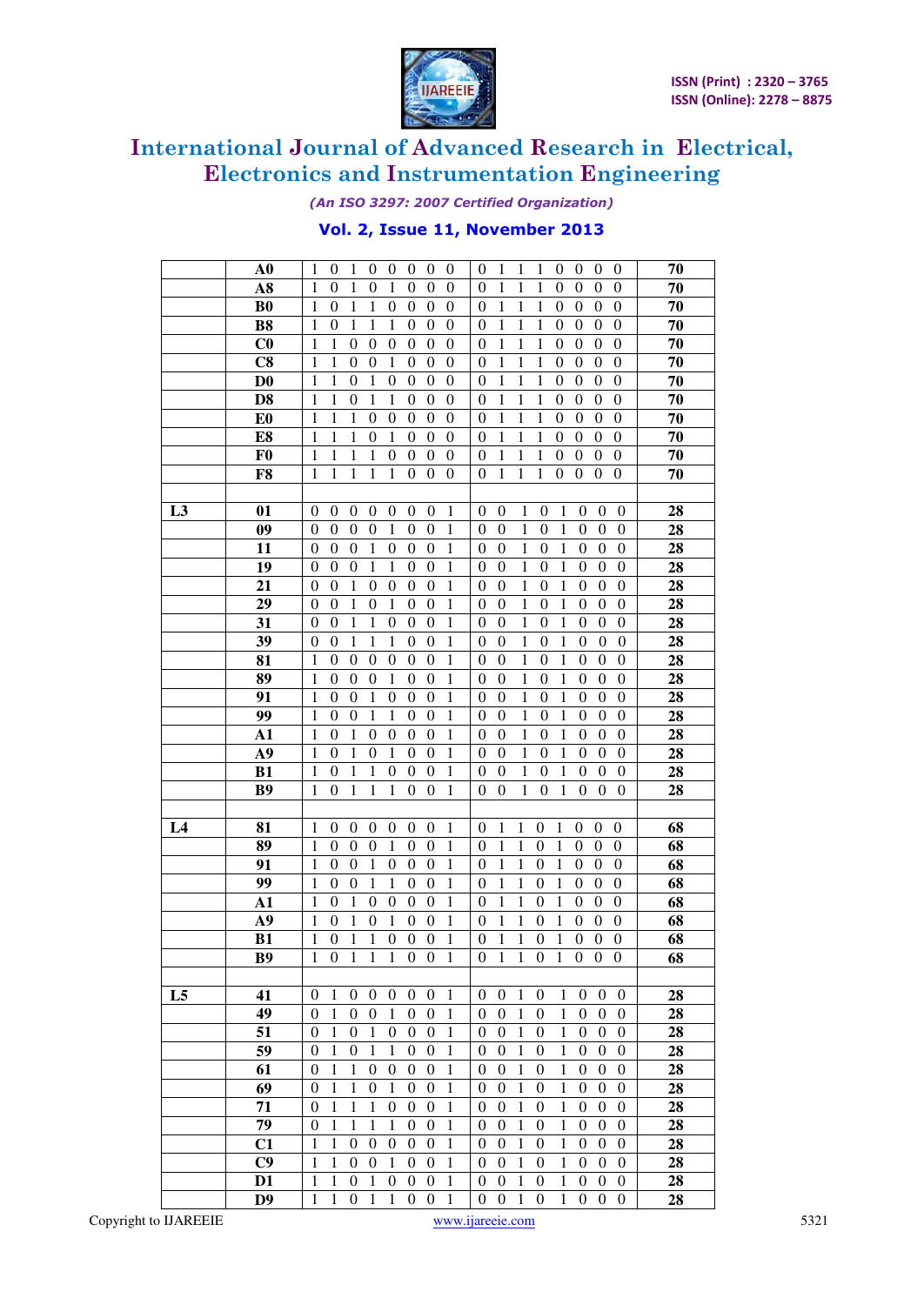

*(An ISO 3297: 2007 Certified Organization)* 

### **Vol. 2, Issue 11, November 2013**

|    |  |  |  |                                   |  |  |  |  | 28 |
|----|--|--|--|-----------------------------------|--|--|--|--|----|
| E9 |  |  |  | 1 1 1 0 1 0 0 9 0 0 1 0 1 0 0 0   |  |  |  |  | 28 |
|    |  |  |  | 1 1 1 1 0 0 0 1   0 0 1 0 1 0 0 0 |  |  |  |  | 28 |
| FО |  |  |  | 1 1 1 1 1 0 0 1 1 0 0 1 0 1 0 0 0 |  |  |  |  |    |

IX. THE LINK PATH ADDRESSABLE ROM STRUCTURE FOR THE UPPER TANK CONTROL SUB SYSTEM

Having obtained the Location Address and the Location Content for the upper tank control system form the expansion of the STT, the Hardware implementation of the upper tank control system can now be implemented using the link path addressable ROM structure model by setting up as ROM address, the value under LOCATION ADDRESS (HEX), one at a time and storing in each address the corresponding value under the LOCATION CONTENT (HEX) column.

Fig 3 shows in block diagram form, how the link path addressable ROM structure would be for the hardware implementation of the upper tank control system:



Fig 3: Rom Structure Model for the Upper Tank control system.

The same process as in 6,7,8 and 9 are repeated for the lower tank control system as well as the Heater control system. This means that the control algorithm, the algorithm state machine [ASM] chart, the state transition table (STT) as well as the fully expanded STT for the lower tank and the Heater systems is developed and from there the link path addressable ROM structure for the Hardware implementations designed.

### X. CONTROL ALGORITHM FOR THE LOWER TANK CONTROL SYSTEM

The lower tank control system is linked to the upper tank control system such that it is intelligent enough to know when it is running out of resource and needed to be supplied by the upper tank. For it to be able to do this, it is equipped with enough intelligence to monitor the state of the upper tank as well as its own. It also has the capability of controlling the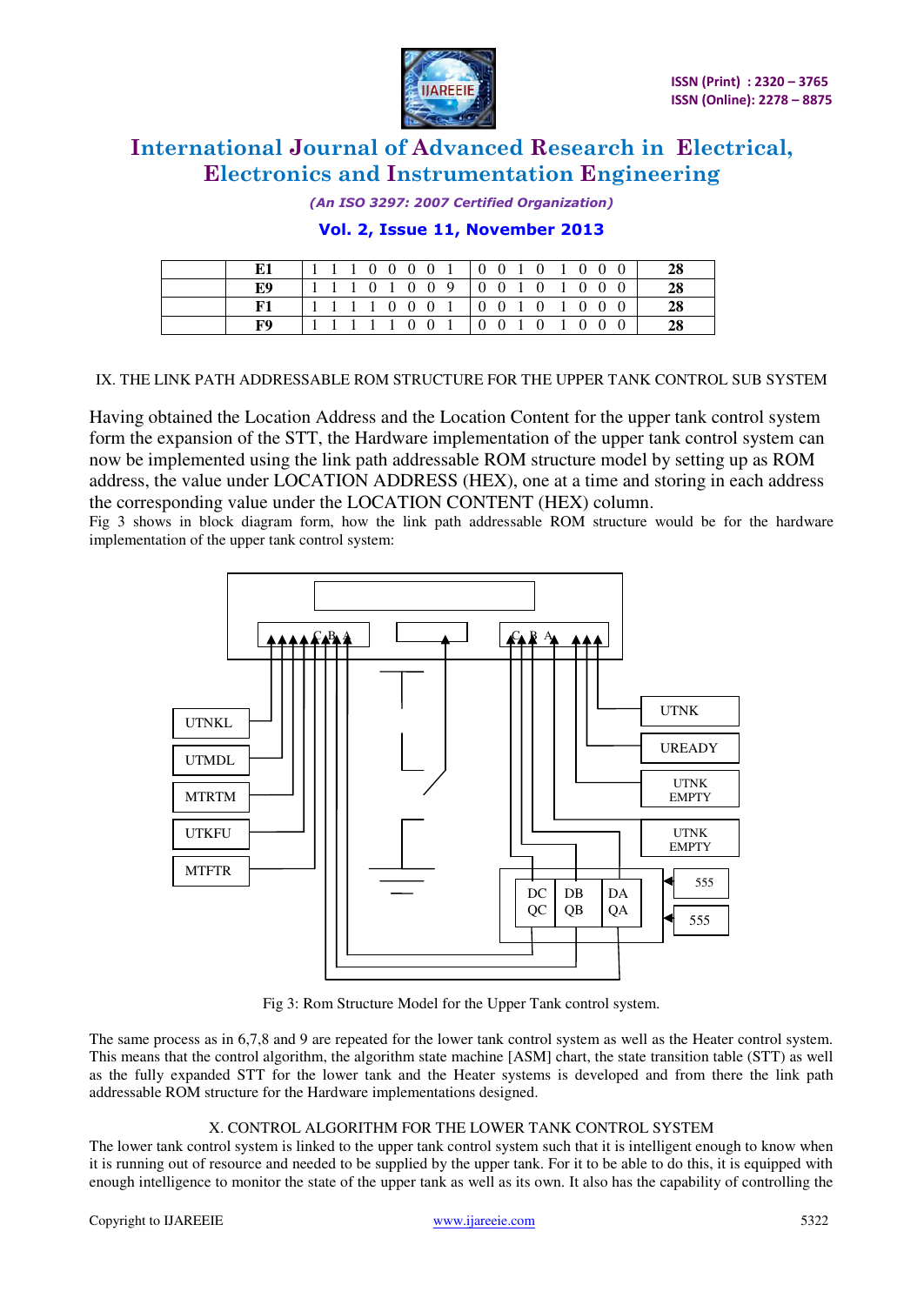

*(An ISO 3297: 2007 Certified Organization)* 

### **Vol. 2, Issue 11, November 2013**

opening and closing of the supply valve to this effect and is able to carry out diagnostic check on the condition of the valves. The control algorithm to implement these features is presented as an ASM chart in figure4



**Fig. 4: ASM chart for the Lower Tank Control System** 

Figure 4 shows the ASM chart representation of the Lower Tank control unit as a sub-unit of the original complex system being designed. Also indicated are the various states and link paths that connect to constitute the logical operation of the sub-system.

### XI. STATE TRANSITION TABLE FOR LOWER TANK CONTROL

From the ASM chart of figure 4, the STT for the Lower Tank Control is obtained as presented in table 4. The STT is expanded and the Hardware implemented exactly as in the case of the Upper Tank Control, using the link path addressable ROM structure model.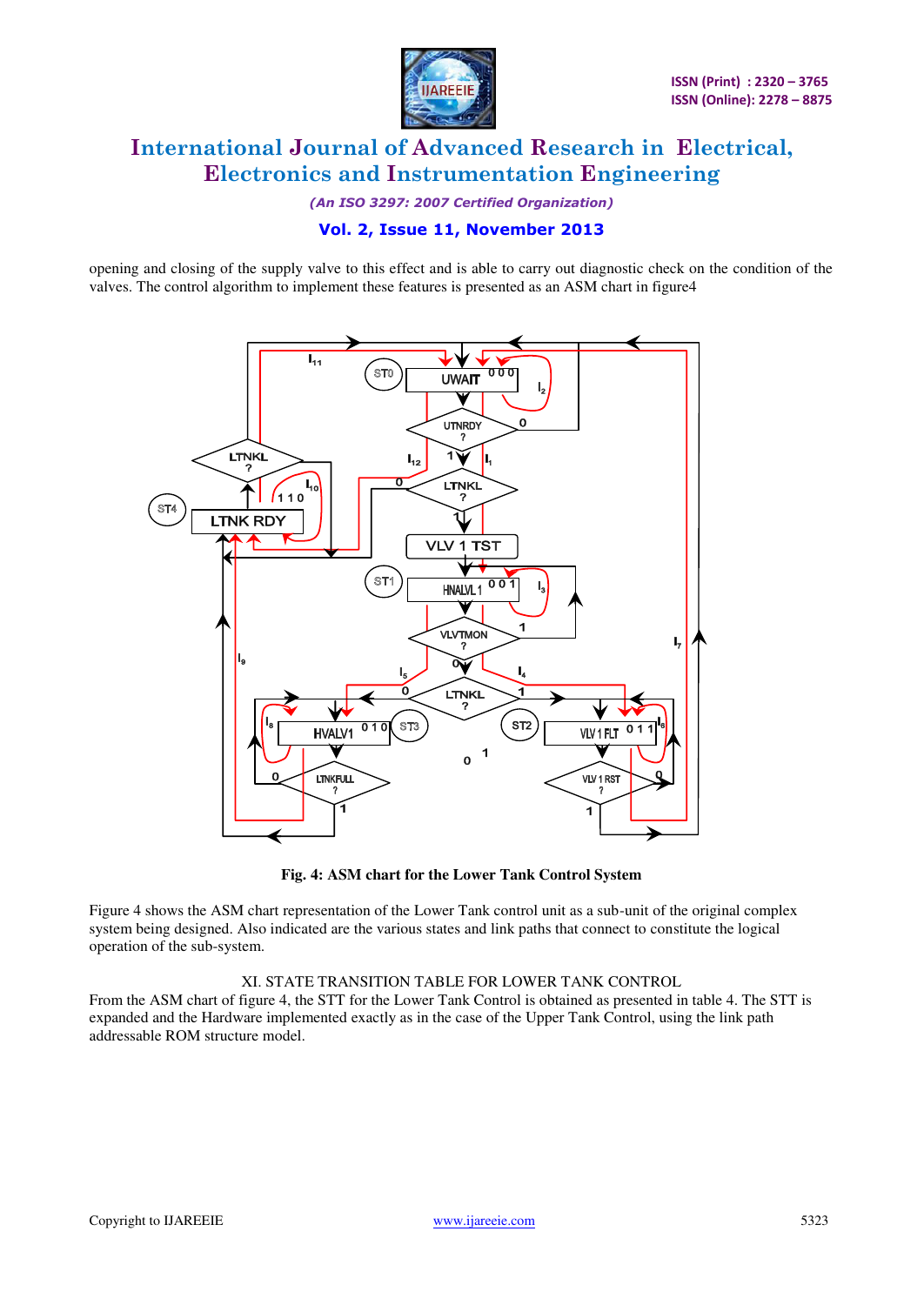

*(An ISO 3297: 2007 Certified Organization)* 

### **Vol. 2, Issue 11, November 2013**

| <b>LINK</b><br><b>PATHS</b> | <b>TINAR</b><br>RST<br>Σ<br>É<br>URE.<br>-       | <b>PRESENT</b><br><b>STATE</b><br><b>NAME</b> | <b>PRESENT</b><br><b>STATE</b><br><b>CODE</b><br>C <sub>B</sub> A | <b>NEXT</b><br><b>STATE</b><br><b>NAME</b> | <b>NEXT</b><br>STATE<br><b>CODE</b><br>$C^I B^I A^I$ | ≃<br>UN)<br>≖                          |
|-----------------------------|--------------------------------------------------|-----------------------------------------------|-------------------------------------------------------------------|--------------------------------------------|------------------------------------------------------|----------------------------------------|
| L1                          |                                                  | ST <sub>0</sub>                               | $0\,0\,0$                                                         | ST <sub>1</sub>                            | $\Omega$<br>0 <sub>1</sub>                           | $\Omega$<br>0 <sub>0</sub>             |
| L <sub>2</sub>              | $\Omega$                                         | ST <sub>0</sub>                               | $0\,0\,0$                                                         | ST <sub>0</sub>                            | $0\,0\,0$                                            | 0 <sub>0</sub><br>$\overline{0}$       |
| L <sub>3</sub>              |                                                  | ST <sub>0</sub>                               | $0\,0\,0$                                                         | ST <sub>4</sub>                            | 10                                                   | 0 <sub>0</sub><br>$\overline{0}$       |
| L4                          |                                                  | ST <sub>1</sub>                               | $0 \t0 \t1$                                                       | ST <sub>1</sub>                            | $0 \t0 \t1$                                          | $\Omega$<br>0 <sub>0</sub>             |
| L <sub>5</sub>              |                                                  | ST <sub>1</sub>                               | $0 \t0 \t1$                                                       | ST <sub>2</sub>                            | $\Omega$<br>11                                       | $\Omega$<br>0 <sub>0</sub>             |
| L <sub>6</sub>              | $\Omega$<br>$\left($<br>$\overline{\phantom{a}}$ | ST <sub>1</sub>                               | $0 \t0 \t1$                                                       | ST <sub>3</sub>                            | $\Omega$<br>$1\,0$                                   | $\theta$<br>0 <sub>0</sub>             |
| L7                          |                                                  | ST <sub>2</sub>                               | 011                                                               | ST <sub>2</sub>                            | $\Omega$<br>1 1                                      | $\Omega$<br>$\theta$<br>$\Omega$       |
| L <sub>8</sub>              |                                                  | ST <sub>2</sub>                               | 011                                                               | ST <sub>0</sub>                            | $0\;0\;0$                                            | $\theta$<br>$1\,0$<br>$\Omega$         |
| L9                          | $\theta$                                         | ST <sub>3</sub>                               | 010                                                               | ST <sub>3</sub>                            | 010                                                  | $\Omega$<br>0 <sub>0</sub>             |
| L10                         |                                                  | ST <sub>3</sub>                               | $0\quad1\quad0$                                                   | ST <sub>4</sub>                            | $\theta$<br>$\overline{1}$                           | $\Omega$<br>0 <sub>0</sub>             |
| L11                         | $\overline{\phantom{a}}$                         | ST <sub>4</sub>                               | $1 \; 1 \; 0$                                                     | ST <sub>4</sub>                            | $\theta$<br>$\overline{1}$                           | $\Omega$<br>0 <sub>1</sub><br>$\Omega$ |
| L12                         |                                                  | ST <sub>4</sub>                               | $\Omega$<br>11                                                    | ST <sub>0</sub>                            | $\Omega$<br>0 <sub>0</sub>                           | $\theta$<br>$\Omega$<br>$\Omega$       |

Table 4: STT for the Lower Tank Control System.

### XII. THE HEATER CONTROL SYSTEM;

Once the lower tank is ready with resource, the overall system control is transferred to the heating section of the process. The heater control system like the other sub systems is equipped with adequate intelligence and self diagnostic features to ensure that the heater is always in good working condition. To this effect, the control algorithm for the Heater Control System is presented as an ASM chart of fig 5 while the state transition table is as shown in table 5.



Fig. 5: ASM chart for the Heater Control System

Figure 5 shows the ASM chart representation of the Heater control unit as a sub-unit of the original complex system being designed.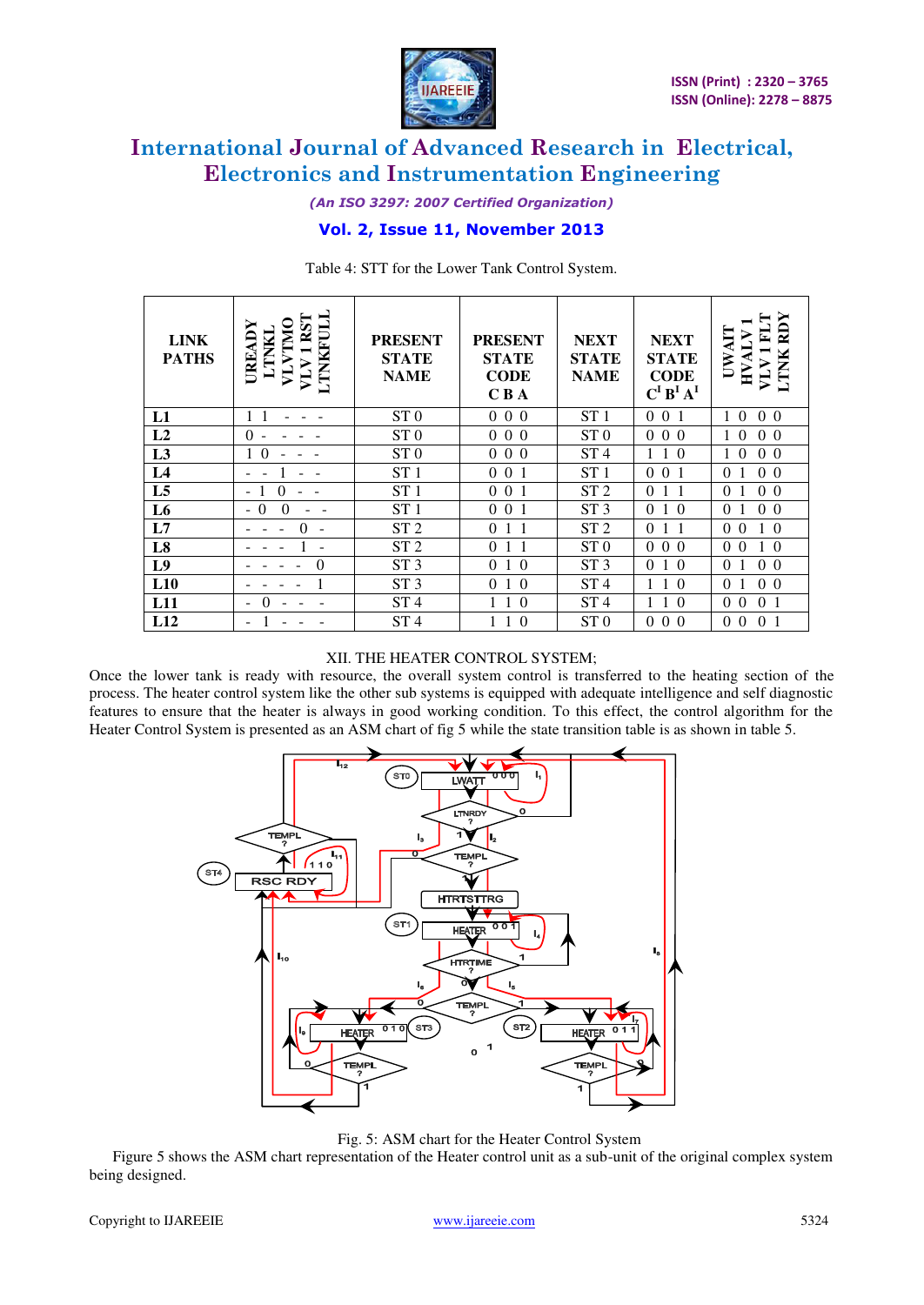

*(An ISO 3297: 2007 Certified Organization)* 

### **Vol. 2, Issue 11, November 2013**

| <b>LINK</b><br><b>PATHS</b> | RDY<br>덜<br><b>HTR RST</b><br>HTRTIM<br>UTEMP<br>TEMPI<br>¥<br>LTN | <b>RESENT</b><br><b>STATE</b><br><b>NAME</b> | <b>PRESENT</b><br><b>STATE</b><br><b>CODE</b><br>C <sub>B</sub> A | <b>NEXT</b><br><b>STATE</b><br><b>NAME</b> | <b>NEXT</b><br><b>STATE</b><br><b>CODE</b><br>$C^I B^I A^I$ | ➤<br>ER<br>LWAIT<br>₿<br>E<br><b>HTR</b><br>HEA<br>RSC |
|-----------------------------|--------------------------------------------------------------------|----------------------------------------------|-------------------------------------------------------------------|--------------------------------------------|-------------------------------------------------------------|--------------------------------------------------------|
| L1                          | 0                                                                  | ST <sub>0</sub>                              | $0\,0\,0$                                                         | ST <sub>0</sub>                            | 0 <sub>0</sub><br>$\overline{0}$                            | $\Omega$<br>$\Omega$<br>$\Omega$                       |
| L2                          |                                                                    | ST <sub>0</sub>                              | $0\,0\,0$                                                         | ST <sub>1</sub>                            | $\overline{0}$<br>0 1                                       | $\theta$<br>$\theta$<br>$\Omega$                       |
| L3                          | 10                                                                 | ST <sub>0</sub>                              | $0\,0\,0$                                                         | ST <sub>4</sub>                            | $1\;1$<br>- 0                                               | $\Omega$<br>$\theta$<br>$\theta$                       |
| L <sub>4</sub>              |                                                                    | ST <sub>1</sub>                              | $0\,0\,1$                                                         | ST <sub>1</sub>                            | $0 \t0 \t1$                                                 | $\overline{0}$<br>$\theta$<br>$\left($                 |
| L <sub>5</sub>              | - 1<br>$\Omega$                                                    | ST <sub>1</sub>                              | $0\ 0\ 1$                                                         | ST <sub>2</sub>                            | $\theta$<br>$1\quad1$                                       | $\Omega$<br>$\Omega$<br>$\left($<br>1                  |
| L <sub>6</sub>              | $-0.0$                                                             | ST <sub>1</sub>                              | $0 \t0 \t1$                                                       | ST <sub>3</sub>                            | $1\quad1$<br>$\theta$                                       | $\Omega$<br>$\Omega$<br>$\Omega$                       |
| L7                          | $\Omega$                                                           | ST <sub>2</sub>                              | 011                                                               | ST <sub>2</sub>                            | $\Omega$<br>$1\;\;1$                                        | 0 <sub>0</sub><br>$\Omega$                             |
| L <sub>8</sub>              |                                                                    | ST <sub>2</sub>                              | 011                                                               | ST <sub>0</sub>                            | $\Omega$<br>0 <sub>0</sub>                                  | 0 <sub>0</sub><br>$\Omega$<br>$\overline{1}$           |
| L9                          | $\Omega$                                                           | ST <sub>3</sub>                              | 010                                                               | ST <sub>3</sub>                            | $\Omega$<br>10                                              | $\Omega$<br>$\left($<br>$\Omega$<br>$\overline{1}$     |
| L10                         |                                                                    | ST <sub>3</sub>                              | 010                                                               | ST <sub>4</sub>                            | $1\quad1$<br>$\theta$                                       | $\Omega$<br>$\Omega$<br>$\Omega$                       |
| L11                         | - 0                                                                | ST <sub>4</sub>                              | $1 \; 1 \; 0$                                                     | ST <sub>4</sub>                            | $1 \; 1$<br>$\Omega$                                        | $\Omega$<br>$\Omega$<br>$\Omega$                       |
| L12                         |                                                                    | ST <sub>4</sub>                              | -1<br>$\theta$                                                    | ST <sub>0</sub>                            | $\overline{0}$<br>0 <sub>0</sub>                            | $\theta$<br>$\theta$<br>$\theta$                       |

Table 5: State Transition Table For Heater Control System

XIII.

### LINKING THE SUBSYSTEMS

Having developed the three subsystems as three separate simple machines, each fully equipped with adequate intelligence and self diagnostic features that will ensure complete functionality of the original complex system, the three simple machines can now be linked together to function as one complete system. Block diagram of the resultant Linked State Machine is shown in figure 6.